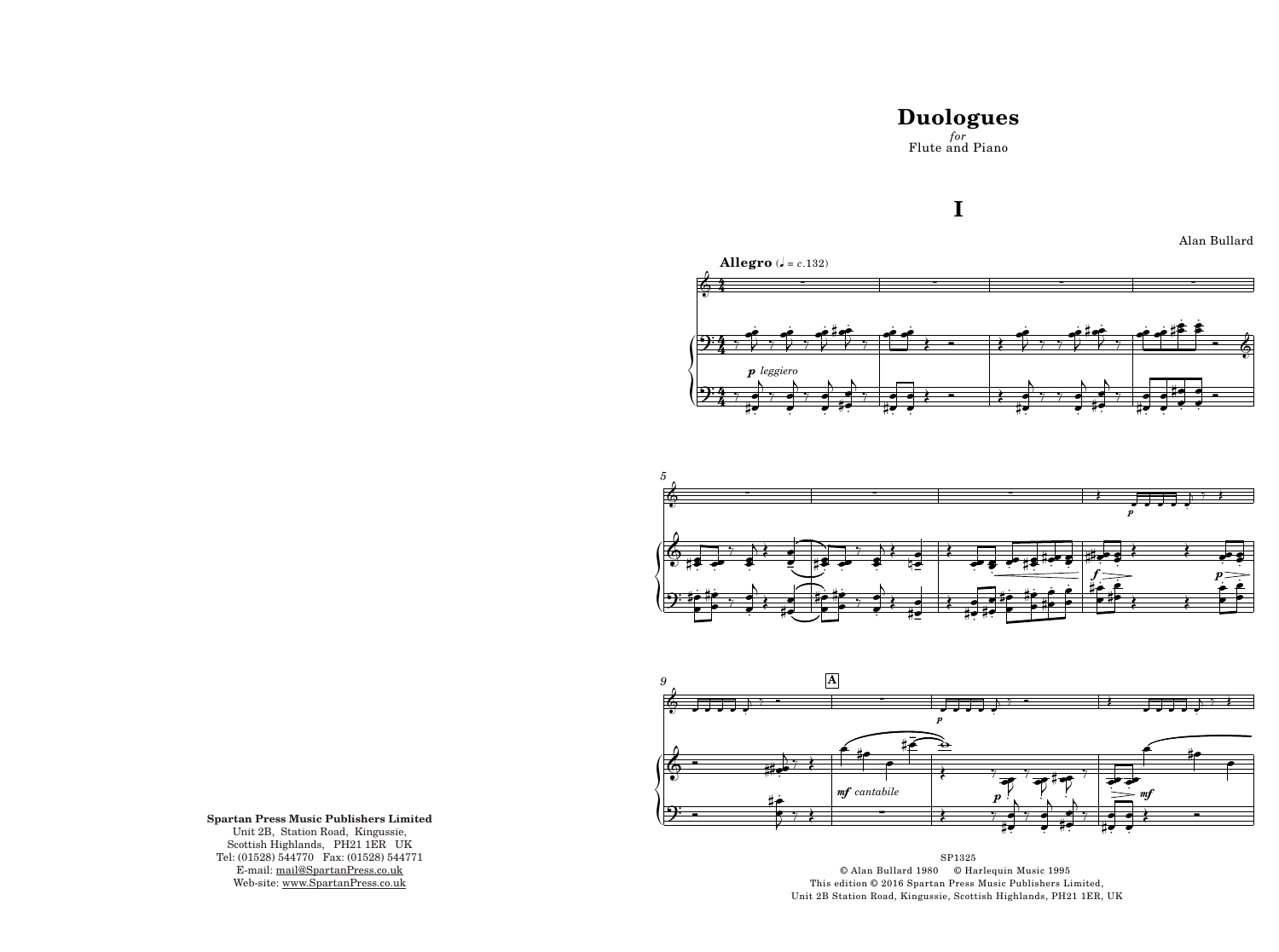





**II**